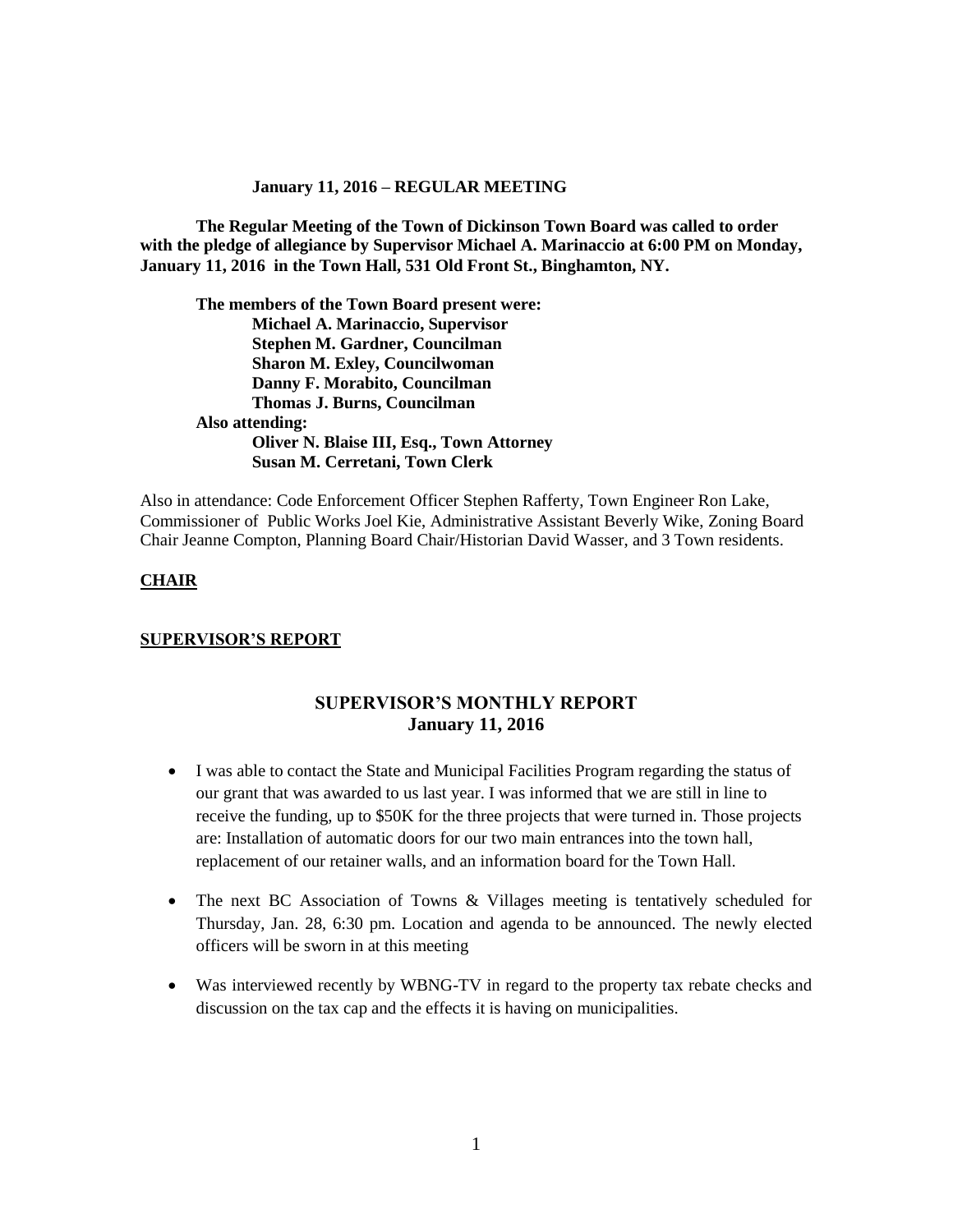# **SUPERVISOR'S MONTHLY REPORT CONTINUED**

- Just a reminder that we should begin the process of developing our annual news letter. Please turn in your news articles, pictures, etc. to me as soon as possible. Let's not wait until March or April to turn in your news articles.
- Joel and I met with Michael Straight, representing **NYSERDA.** We discussed the possibility of our town installing solar panels to power our two buildings and selling off any excess power to **NYSEG.** We are waiting for additional information from Mr. Straight with the possibility of moving this program forward. There is no cost to the town for an evaluation of energy usage which would be the first step in determining whether or not solar energy will benefit the town.
- The **Color Run** is scheduled for Saturday, May 7. I believe this year will have a Tropical Theme.
- The  $125<sup>th</sup>$  Town of Dickinson Anniversary celebration is scheduled to take place on Saturday, Sept. 17, at the Port Dickinson Park. Many events are scheduled to take place during this event, local, county, state and federal officials will be invited. Local organizations such as **Cornell Cooperative Extension** will be taking part. Fire and police departments will be represented also.

# **Code Violations:**

- 1. 16 Stearns, large pile of refuse along side of the house
- 2. 39 Pulaski, dump truck openly stored in driveway
- 3. 68 Sowden, trash and various debris in the yard
- 4. 35 N. Broome, building without a permit

# **Dog Control Report**

I am in receipt of the Dog Control Officer's Monthly Report for December, 2015 that covers both the Town and the Village:

- Person bitten on Nov. 22 but not reported to our dog control officer. Dog Control officer updated the town system/records of the incident and issued 2 tickets for unlicensed dogs on property.
- Other issues: stray dogs, wild life calls, 3 dogs running loose, owner warned.

# **NYSEG Warning Letter:**

No letters issued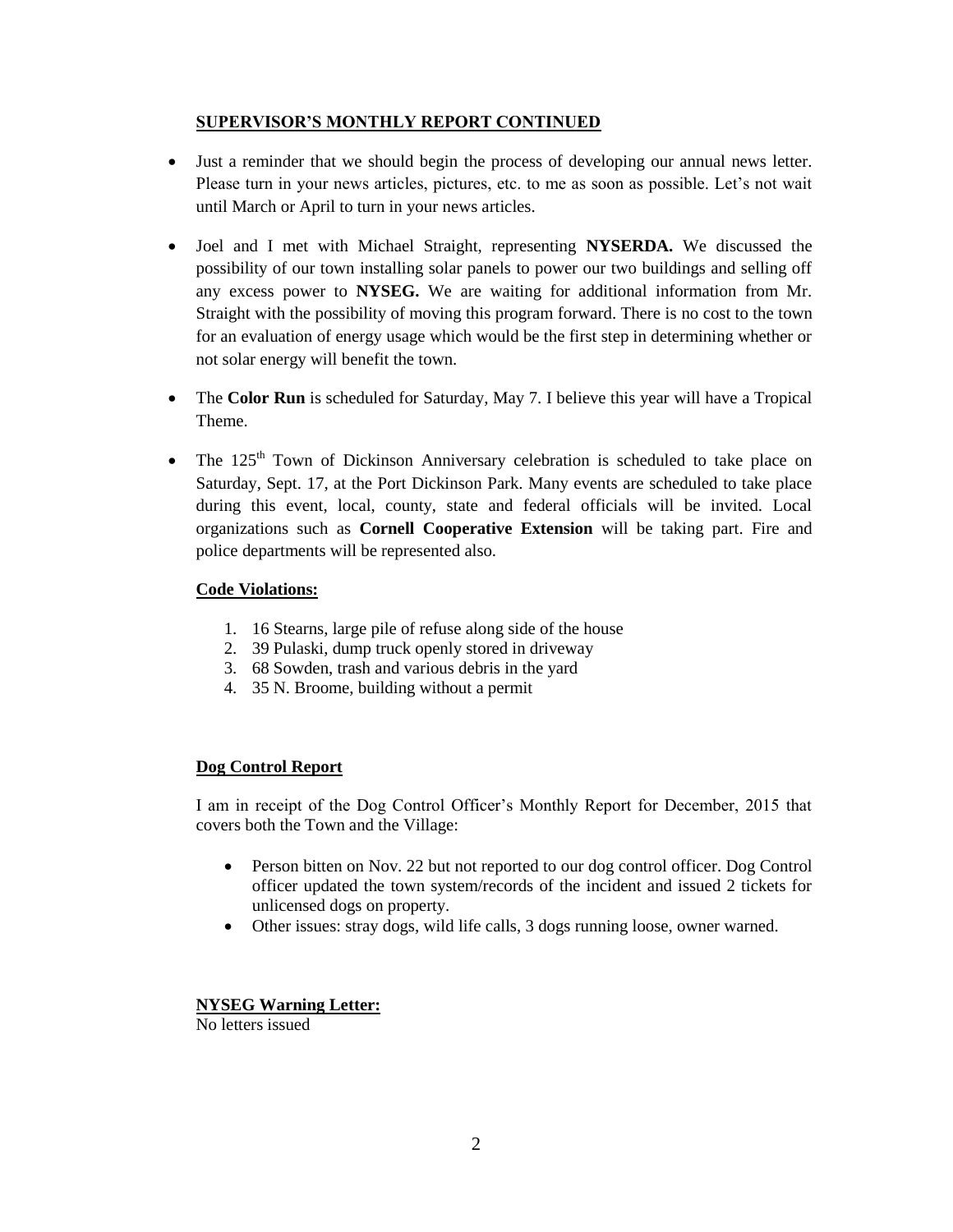# **2016 Appointments**

**The following are the appointments of staff, planning & zoning members, and committee assignments:**

### **Appointments:**

- **Town Attorney…………………..…....Oliver Blaise**
- **Deputy Supervisor……………………Dan Morabito**
- **Code Enforcement……….…………...Steve Rafferty, Joel Kie**
- **Zoning Board……………..…………..reappoint Pat Burchill**
- **Planning Board……………..….……..re- appoint Dave Wasser**
- **Dog Control Officer……..……………Greg Starley**
- **Town Engineer……………….………Ron Lake**
- **Constable………………………..…….Joel Kie**
- **Admin. Asst……….. ……….………...Bev Wike**
- **Deputy Town Clerk…………………..Karen**
- **Assistant to Assessor…………………Sue Cerretani**
- **Historian……………………..………..David Wasser**
- **Town Court Clerk……………………Kendra Iannon**
- **Town Court Clerk……………………Jill Bodie**
- **Town Assessor ………………………. term is up in 2019**
- **Board of Assessment Review………...re-appoint Richard Murphy**

# **Committees:**

| Finance CommitteeDan Morabito            |  |  |
|------------------------------------------|--|--|
| Personnel Committee Sharon Exley         |  |  |
| Highway CommitteeSteve Gardner           |  |  |
| <b>Planning, Zoning LiaisonTom Burns</b> |  |  |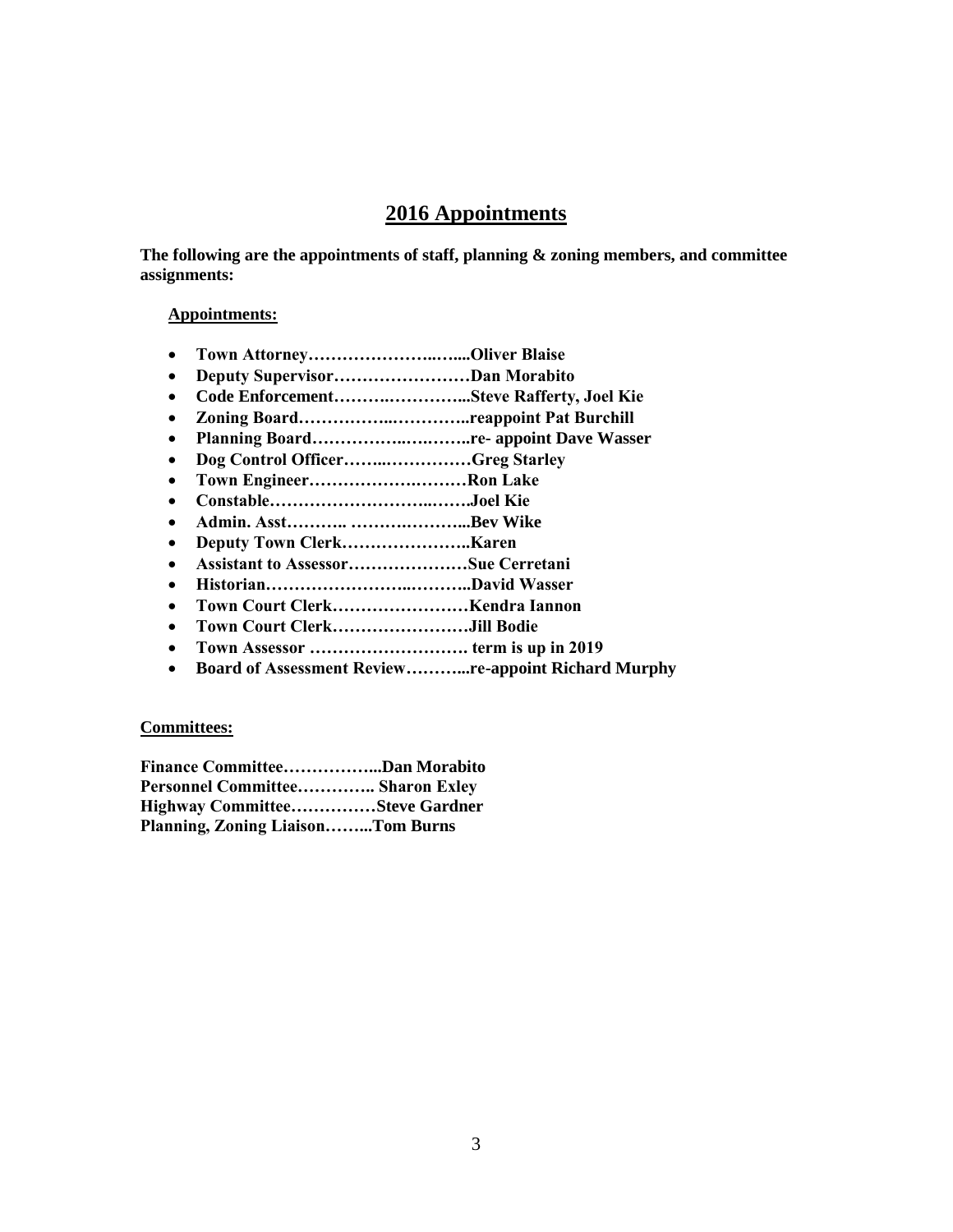# **January, 2016 Supervisor Report**

I want to thank our town board, the planning and zoning boards, our town judges and court staff, our assessing office, historian, code enforcement officers, our highway superintendent and his staff, town engineer, dog control officer, our town clerk's office, town attorney, and our Administrative Assistant and all others who contribute to the betterment of our town, for their great work and dedication to the town and it's residents. Due to difficulties that most governments are experiencing these days, we continue to have the best roads and infra-structure in the county. We continue to have one of the busiest courts in the county. In spite of recent changes by NY State Building Codes, our code enforcement has been very effective in protecting our quality of life here in our town and at the same time, developing or revising our codes that will continue to make Dickinson one of the best places to live in Broome County.

In spite of the state imposed tax cap, we have maintained our tax rates at one of the lowest levels in the county while at the same time, preserved our residential services that are very important to those we serve. We continue to work as a team which helps us in the development and preservation of our beautiful town. The next few years will be challenging in terms of maintaining our services and infra-structure while at the same time, meeting the tax cap numbers. This is a balancing act: do we cut services and neglect our roads, neglect our hard working and dedicated staff, or do we meet the demands and expectations of our constituents? I am fully confident that we will make the right decisions that will benefit those we represent.

In regard to the failure of implementing a Public Works Contract with the Village of Port Dickinson, we will continue to work with the Village in a cost effective manner and continue communication with them in negotiating a contract that will benefit the Village tax payers while not imposing any costs to our town residents.

I am honored to be part of this great organization and I look forward to working with all of you in the future. Our town residents expect and deserve quality representation from those they elect to public office and I believe that we continue to fulfill that obligation.

Michael Marinaccio Supervisor, Town of Dickinson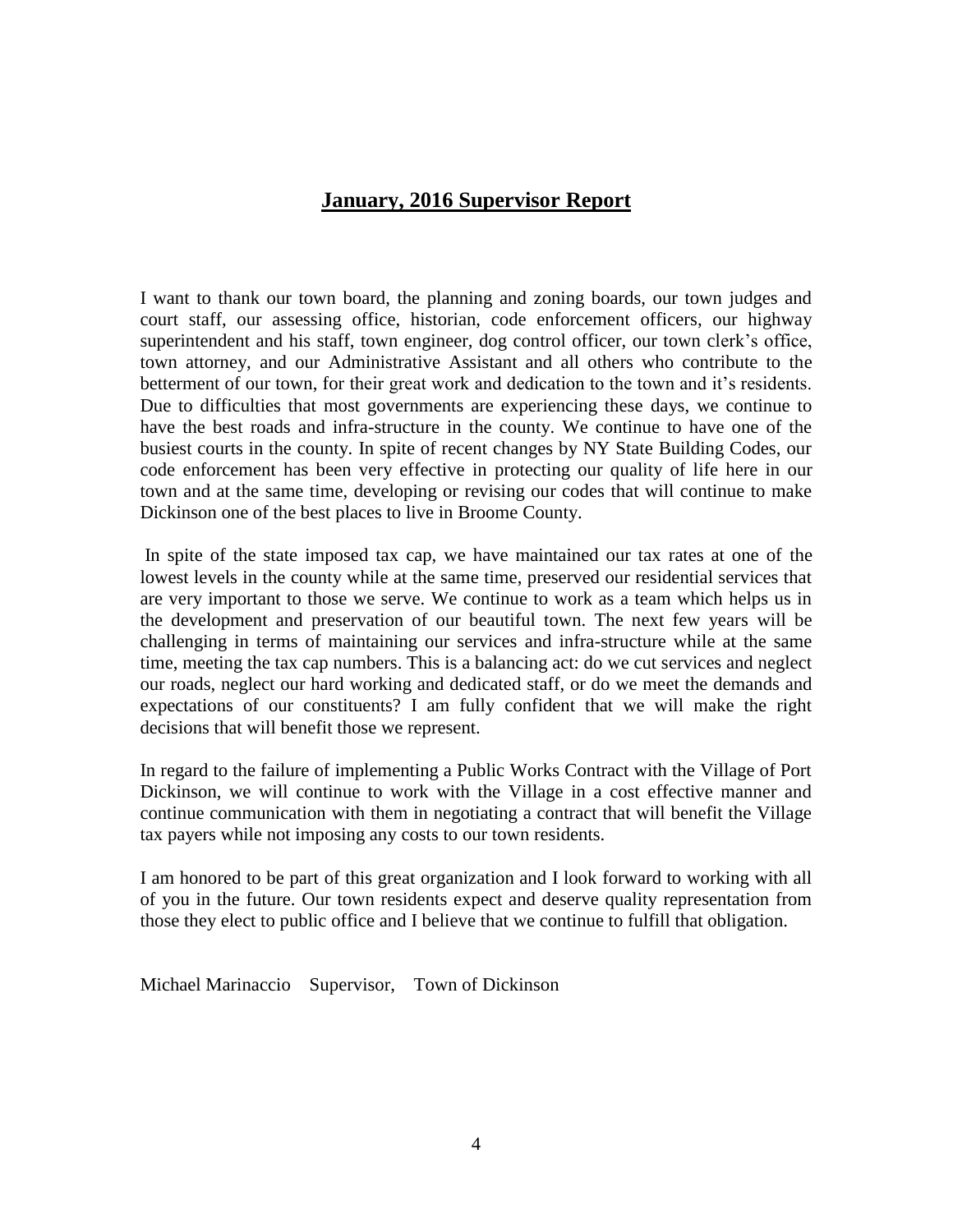### **PUBLIC COMMENTS**

Resident Jim Love asked if the shared service agreement with the Village of Port Dickinson is off the table. Supervisor Marinaccio replied that it has been put on hold and the ball is now in the Village's court. Councilman Morabito stated that the board addressed every issue, did everything they could possibly do. The board members had hoped to get the agreement in place by January 1<sup>st</sup>. Supervisor Marinaccio stated that the Village trustees still have concerns and are hesitant. Mr. Love remarked that it is unfortunate that all the hard work was for naught and he feels it is unfair to the residents of Port Dickinson that the Village has not had a public information meeting with the residents of Port Dickinson.

# **APPROVAL OF MINUTES**

On a motion by Councilman Gardner, seconded by Councilman Morabito to approve the **December 7, 2015 Work Session Minutes and December 14, 2015 Regular Meeting Minutes.** All in favor. Vote Ayes-5, Nays-0

# **ABSTRACT FOR APPROVAL**

On Motion from Councilman Gardner, seconded by Councilwoman Exley to approve abstract #13 (dated December 31,2015**) \$111,668.50** and abstract #1 (dated January 11, 2016) in the amount of **\$371,053.82** Vote Ayes – 5, Nays – 0.

Supervisor Marinaccio voting Aye Councilman Gardner voting Aye Councilwoman Exley voting Aye Councilman Morabito voting Aye Councilman Burns voting Aye Unanimously passed and noted as duly adopted.

Abstract Summary of Audited Vouchers for Funds respectively in the amount of **\$111,668.50** and **\$371,053.82**

#### **Voucher #13 for December 31, 2015 in the amount of \$111,668.50**

| <b>General Fund</b>            | \$11,366.08 |
|--------------------------------|-------------|
| <b>Part Town</b>               | \$0.00      |
| <b>Highway</b>                 | \$5,818.07  |
| <b>Fire districts</b>          | \$0.00      |
| <b>Light Districts</b>         | \$5,676.06  |
| <b>Refuse &amp; Garbage</b>    | \$7,862.42  |
| <b>Sewer Operating Dist.</b>   | \$4,301.12  |
| <b>Water Operating Dist.</b>   | \$76,644.75 |
| <b>Phelps Street Extension</b> | \$0.00      |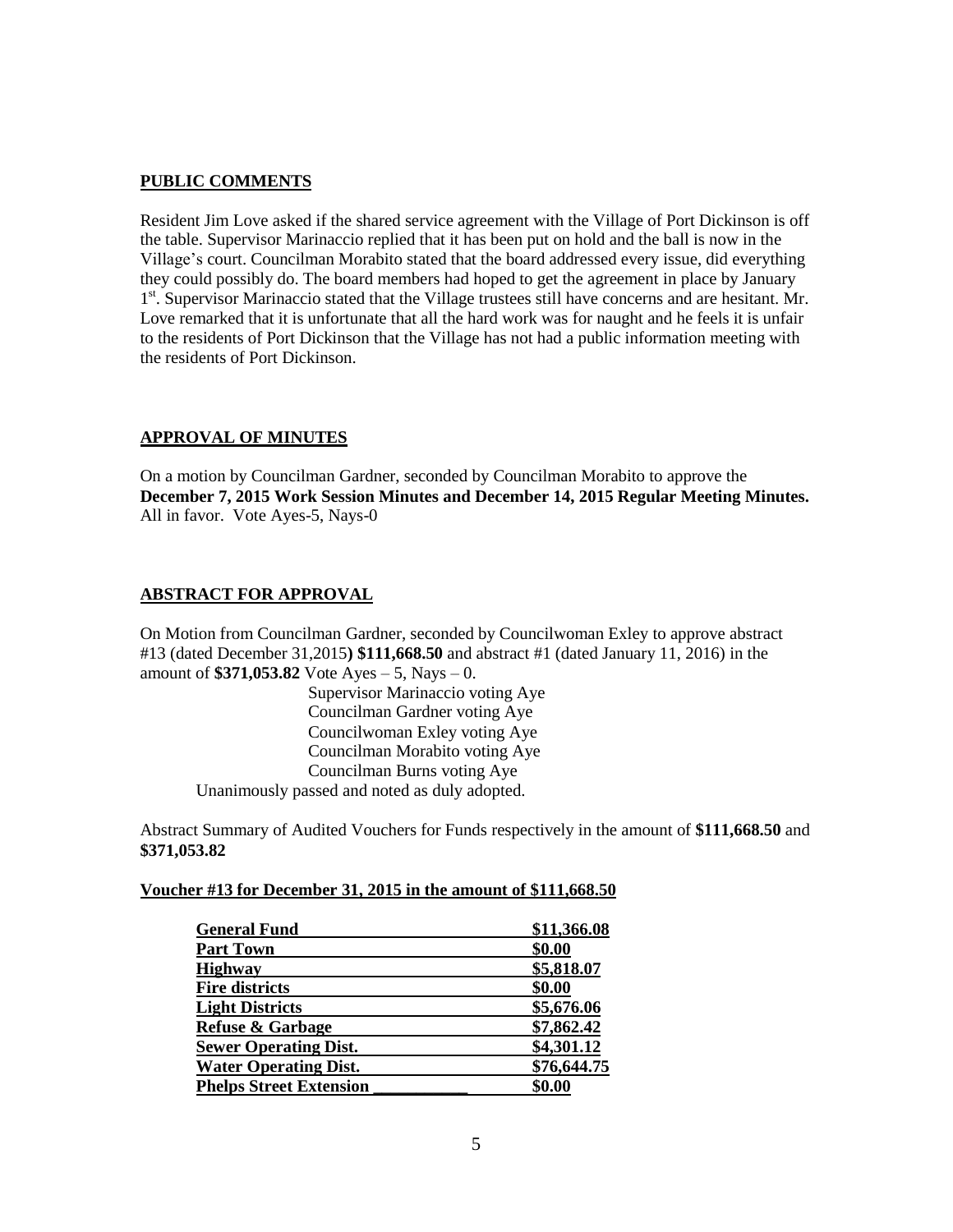### **Voucher #1 for January 11, 2016 in the amount of \$371,053.82**

| <b>General Fund</b>            | \$57,115.80  |
|--------------------------------|--------------|
| <b>Part Town</b>               | \$1,370.00   |
| <b>Highway</b>                 | \$6,000.00   |
| <b>Fire districts</b>          | \$150,928.00 |
| <b>Light Districts</b>         | \$0.00       |
| <b>Refuse &amp; Garbage</b>    | \$0.00       |
| <b>Sewer Operating Dist.</b>   | \$140,506.00 |
| <b>Water Operating Dist.</b>   | \$15,134.02  |
| <b>Phelps Street Extension</b> | \$0.00       |

# **CHAIR**

# **NEWSLETTER**

Supervisor Marinaccio encouraged the board and staff to turn in articles for the 2016 newsletter as soon as possible**.**

### **AOTV MEETING**

The **BC Association of Towns & Villages** meeting will be held on January 28<sup>th</sup>, 2016.

# **RESOLUTION: ADDRESSING ORGANIZATIONAL MATTERS FOR TOWN OPERATIONS IN 2016.**

#### **RESOLUTION 2016-1**

The following Resolution was offered by Councilwoman Exley who moved its adoption, seconded by Councilman Gardner to wit: BE IT RESOLVED, by the Town Board of the Town of Dickinson, Broome County, New York

as follows:

# **RESOLUTION: ADDRESSING ORGANIZATIONAL MATTERS FOR TOWN OPERATIONS IN 2016.**

The question of adoption of the foregoing Resolution was duly put to a vote on roll call which resulted as follows: All in favor. Vote  $Ayes - 5$ , Nays – 0

Supervisor Marinaccio voting Aye Councilman Gardner voting Aye Councilwoman Exley voting Aye Councilman Morabito voting Aye Councilman Burns voting Aye

All in favor. Resolution attached.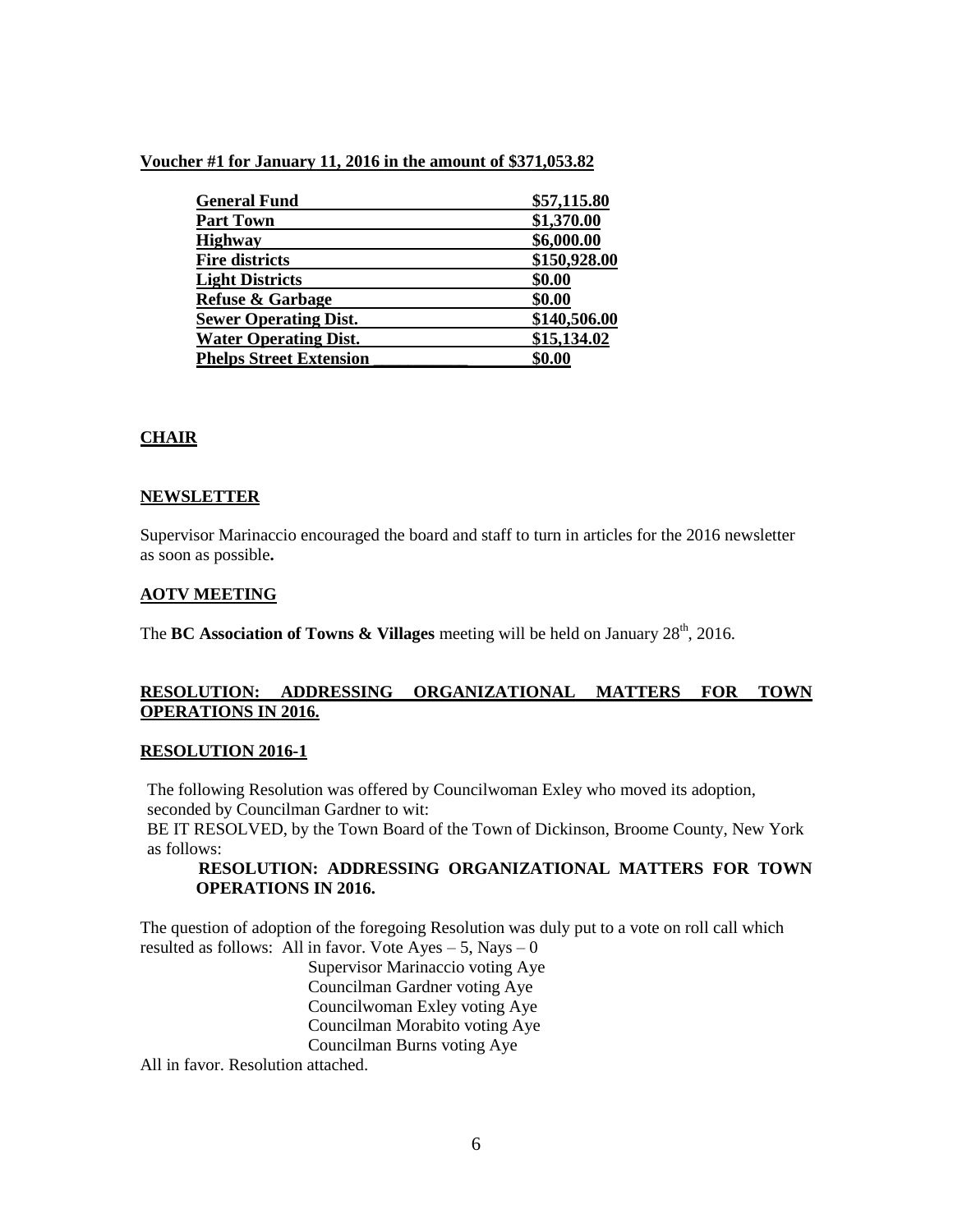# **ATTORNEY**

#### **RESOLUTION 2016-2**

The following Resolution was offered by Councilman Gardner, who moved its adoption, seconded by Councilman Burns to wit:

BE IT RESOLVED, by the Town Board of the Town of Dickinson, Broome County, New York as follows:

**RESOLUTION: DECLARING NEGATIVE ENVIRONMENTAL IMPACT PURSUANT TO SEQRA REGARDING CHANGES TO WATER SERVICE LOCAL LAW.**

The question of adoption of the foregoing Resolution was duly put to a vote on roll call which resulted as follows: All in favor. Vote  $Ayes - 5$ , Nays – 0

> Supervisor Marinaccio voting Aye Councilman Gardner voting Aye Councilwoman Exley voting Aye Councilman Morabito voting Aye Councilman Burns voting Aye

All in favor. Resolution attached.

#### **RESOLUTION 2016-3**

The following Resolution was offered by Councilman Morabito, who moved its adoption, seconded by Councilwoman Exley to wit:

BE IT RESOLVED, by the Town Board of the Town of Dickinson, Broome County, New York as follows:

# **RESOLUTION: APPROVING LOCAL LAW 2016-1 PROPOSED CHANGES TO WATER SERVICE LOCAL LAW**

The question of adoption of the foregoing Resolution was duly put to a vote on roll call which resulted as follows: All in favor. Vote  $Ayes - 5$ , Nays  $-0$ 

> Supervisor Marinaccio voting Aye Councilman Gardner voting Aye Councilwoman Exley voting Aye Councilman Morabito voting Aye Councilman Burns voting Aye

All in favor. Copy of local law attached.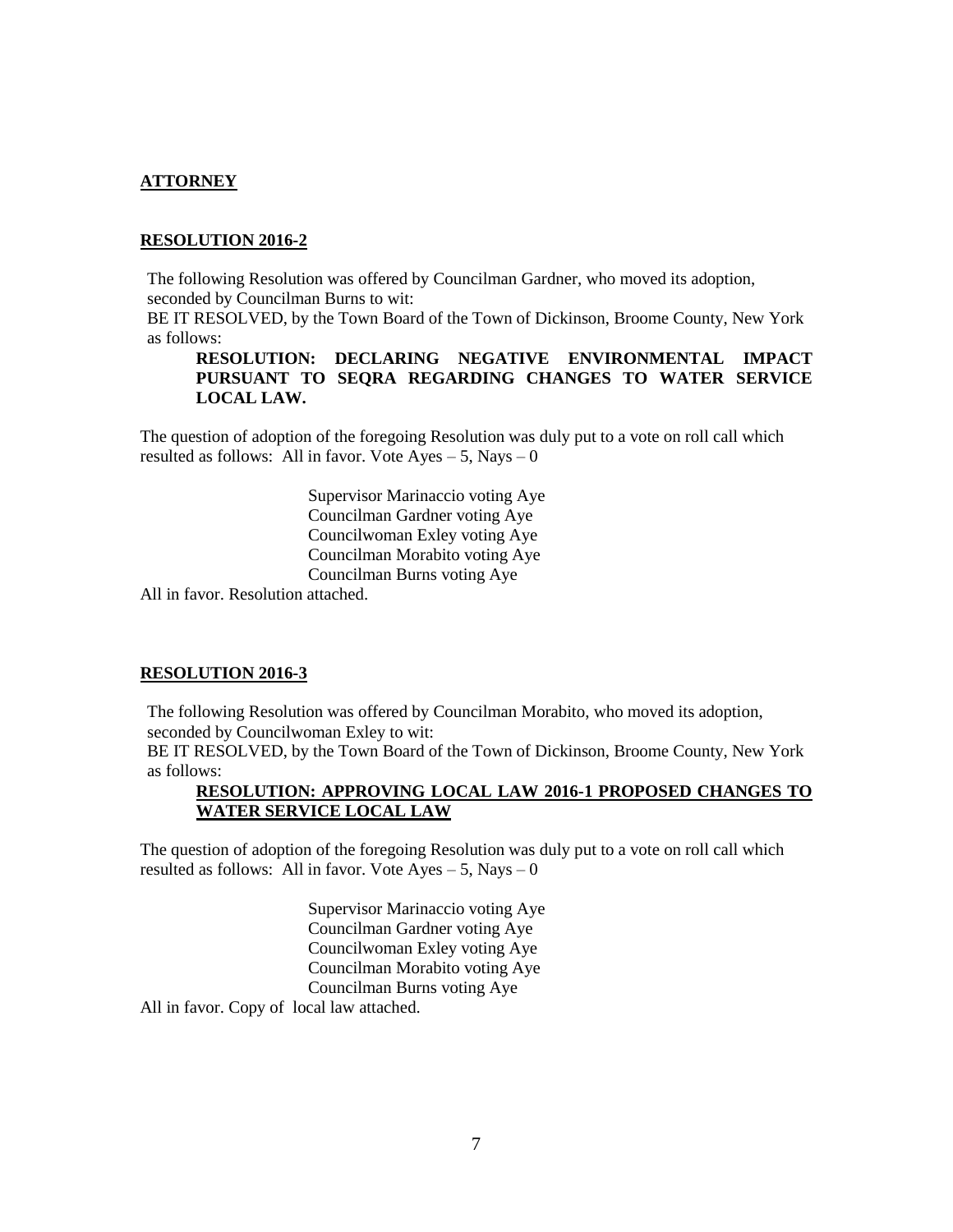Attorney Blaise moved the Taft Avenue stop sign meeting with Public works Commissioner Kie to Wednesday, January 20<sup>th</sup>.

Attorney Blaise supplied the board members with a draft agreement for a shared services agreement between the Town and the County. The Board, along with Public Works Commissioner Kie, granted approval of the agreement. Attorney Blaise will send the agreement on to County attorney Bob Benke.

#### **RESOLUTION 2016-4**

The following Resolution was offered by Councilman Morabito, who moved its adoption, seconded by Councilman Burns to wit:

BE IT RESOLVED, by the Town Board of the Town of Dickinson, Broome County, New York as follows:

#### **RESOLUTION: SUPPORTING FUNDING FOR LOCAL TRANSPORTATION INFRASTRUCTURE FROM STATE**

The question of adoption of the foregoing Resolution was duly put to a vote on roll call which resulted as follows: All in favor. Vote  $Ayes - 5$ , Nays – 0

> Supervisor Marinaccio voting Aye Councilman Gardner voting Aye Councilwoman Exley voting Aye Councilman Morabito voting Aye Councilman Burns voting Aye

All in favor. Resolution attached.

### **RESOLUTION SCHEDULING A PUBLIC HEARING FOR FEBRUARY 1, 2016 WORK SESSION TO MAKE CHANGES TO THE TOWN ELECTRICAL CODE**

#### **RESOLUTION 2016- 5**

The following Resolution was offered by Councilwoman Gardner, who moved its adoption, seconded by Councilman Burns to wit:

BE IT RESOLVED, by the Town Board of the Town of Dickinson, Broome County, New York as follows:

### **RESOLUTION SCHEDULING A PUBLIC HEARING FOR FEBRUARY 1, 2016 WORK SESSION TO MAKE CHANGES TO THE TOWN ELECTRICAL CODE.**

The question of adoption of the foregoing Resolution was duly put to a vote on roll call which resulted as follows: All in favor. Vote  $Ayes - 5$ , Nays – 0

> Supervisor Marinaccio voting Aye Councilman Gardner voting Aye Councilwoman Exley voting Aye Councilman Morabito voting Aye Councilman Burns voting Aye

All in favor.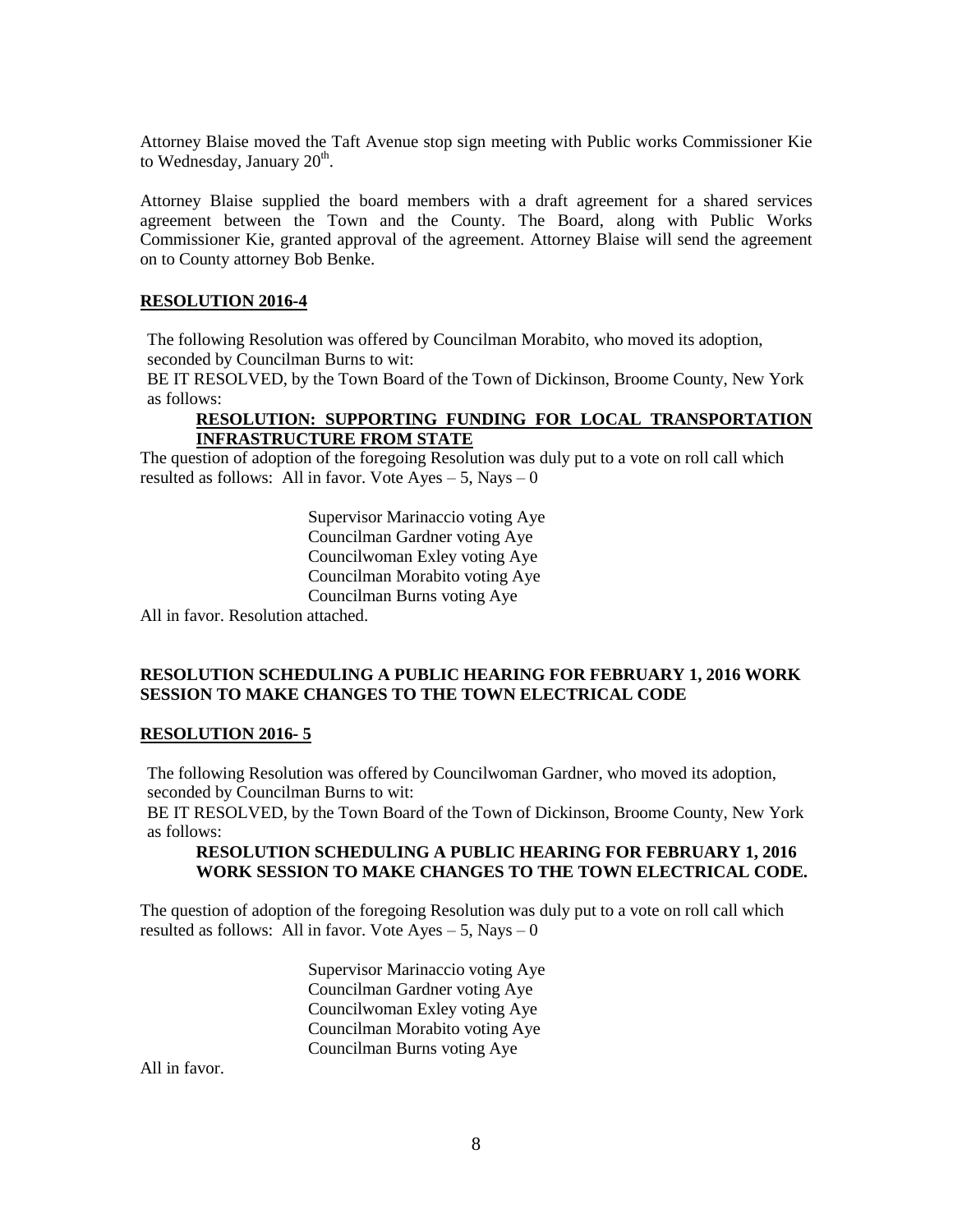# **PUBLIC WORKS**

# **HIGHWAY DEPARTMENT ADMINISTRATIVE**

- Public Works Commissioner Kie is looking for solutions to the problems that are occurring at the pump station. Items are being flushed into the system and clogging it up. The facilities that are contributing to the problem are the **Broome County Jail**, **Achieve**  and **SUNY BCC** dormitory. A discussion was held about various pumps and grinders. Supervisor Marinaccio requested that Public Works Commissioner Kie obtain prices and make recommendations. There was a discussion as to who is responsible for the maintenance and repair costs of the system.
- Supervisor Marinaccio addressed phase 2 of student housing at **SUNY BCC**. Mr. Marinaccio stated that he spoke with Francis Battisti of **SUNY BCC** who confirmed that there are no immediate plans for development.
- Supervisor Marinaccio received a phone call from **Prospect Terrace Fire Department** informing him that they found needles in their parking lot. Members of the Fire Department visited the **Glenwood Cemetery** and found hypodermic needles in a container. Hypodermic needles are being disposed in a container that an individual has placed at the **Glenwood Cemetery**. Supervisor Marinaccio stated that extreme care must be taken by our staff. Security cameras are in place **The Broome County Sheriff's Department** has been notified of the situation. Attorney Blaise recommended that we ask Captain Newcomb of the Sheriff's Department to patrol the cemetery all hours of the night to disrupt the activity. Supervisor Marinaccio stated that the drug problem is a major epidemic throughout the county and he wants to make sure all the board members are aware.

# **MONTHLY FINANCIAL REPORTS**

# **TOWN CLERK MONTHLY FINANCIAL REPORT**

Councilman Morabito made a motion to accept the **December 2015 Monthly Financial Report** for the **Town Clerk in the amount of \$1,434.40.** On a motion by Councilman Morabito, seconded by Councilman Gardner. All in favor

| <b>Town Clerk's Report</b>                  |            |  |
|---------------------------------------------|------------|--|
| December 2015 in the amount of: $$1,434.40$ |            |  |
| NYS Ag & Markets spay/Neuter program        | \$33.00    |  |
| <b>State Comptroller</b>                    | \$15.00    |  |
| <b>State Comptroller for Bingo Licenses</b> | \$562.50   |  |
| <b>Supervisor Town of Dickinson</b>         | \$1,434.40 |  |
|                                             |            |  |